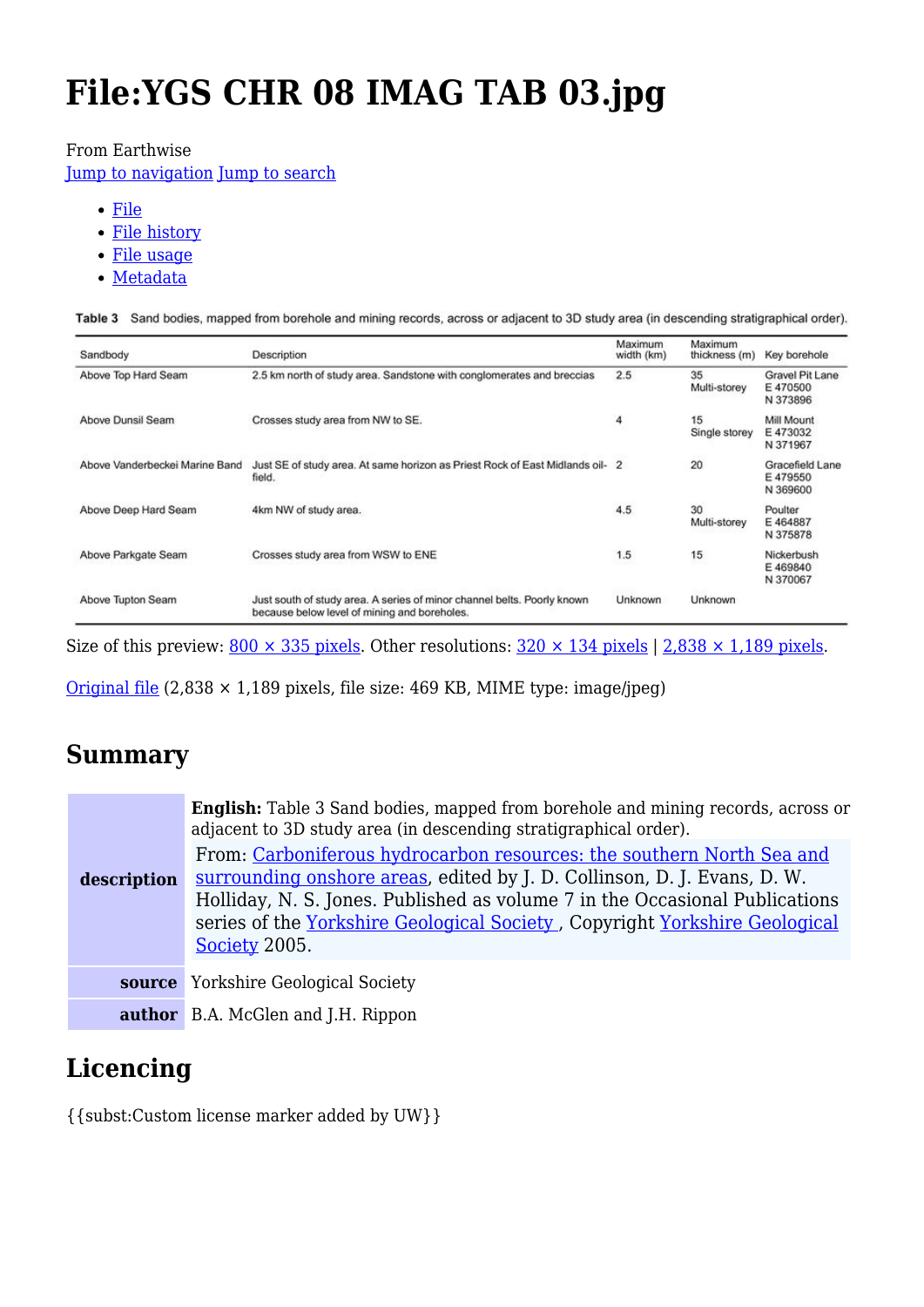#### **Copyright for images in Yorkshire Geological Society publications on Earthwise is as follows:**

Images may be reproduced free of charge for any non-commercial use in any format or medium provided it is reproduced accurately and not used in a misleading or derogatory context. Where any images on this site are being republished or copied to others, the source of the material must be identified and the copyright status acknowledged with the relevant attribution.

For all other uses of the images including commercial use please contact the Yorkshire Geological Society

#### **Further copyright information for images from specific books and attribution statements: Yorkshire rocks and landscape**

Images are Copyright Yorkshire Geological Society.

Attribution statement: Image from 'Yorkshire rocks and landscape: a field guide.' Yorkshire Geological Society 2006. [www.yorksgeolsoc.org.uk](http://www.yorksgeolsoc.org.uk)

#### **Northumbrian rocks and landscape**

Images are Copyright Karen Atkinson and Colin Scrutton.

Attribution statement: Image from 'Northumbrian rocks and landscape: a field guide.' Yorkshire Geological Society 2004. [www.yorksgeolsoc.org.uk](http://www.yorksgeolsoc.org.uk)

Carboniferous hydrocarbon resources: the southern North Sea and surrounding onshore areas Images are Copyright Yorkshire Geological Society.

Attribution statement: Image from 'Carboniferous hydrocarbon geology.' Yorkshire Geological Society 2005. [www.yorksgeolsoc.org.uk](http://www.yorksgeolsoc.org.uk)

# **File history**

Click on a date/time to view the file as it appeared at that time.

| <b>Date/Time</b>              | <b>Thumbnail</b> | <b>Dimensions</b>                  | User | <b>Comment</b>                                                                                |
|-------------------------------|------------------|------------------------------------|------|-----------------------------------------------------------------------------------------------|
| current 19:43, 11 August 2019 |                  | $2,838 \times 1,189$<br>$(469$ KB) |      | $\frac{\text{Scottot} (\text{talk}}{\text{[contrbs]}}$ User created page<br>with UploadWizard |

You cannot overwrite this file.

# **File usage**

The following page links to this file:

[Imaging coals with seismic reflection data for improved detection of sandstone bodies](http://earthwise.bgs.ac.uk/index.php/Imaging_coals_with_seismic_reflection_data_for_improved_detection_of_sandstone_bodies)

# **Metadata**

This file contains additional information, probably added from the digital camera or scanner used to create or digitise it.

If the file has been modified from its original state, some details may not fully reflect the modified file.

**Unique ID of original document** 58DBDB7CC70A8202089251CD72F864A5 **Date and time of digitising** 17:45, 7 August 2019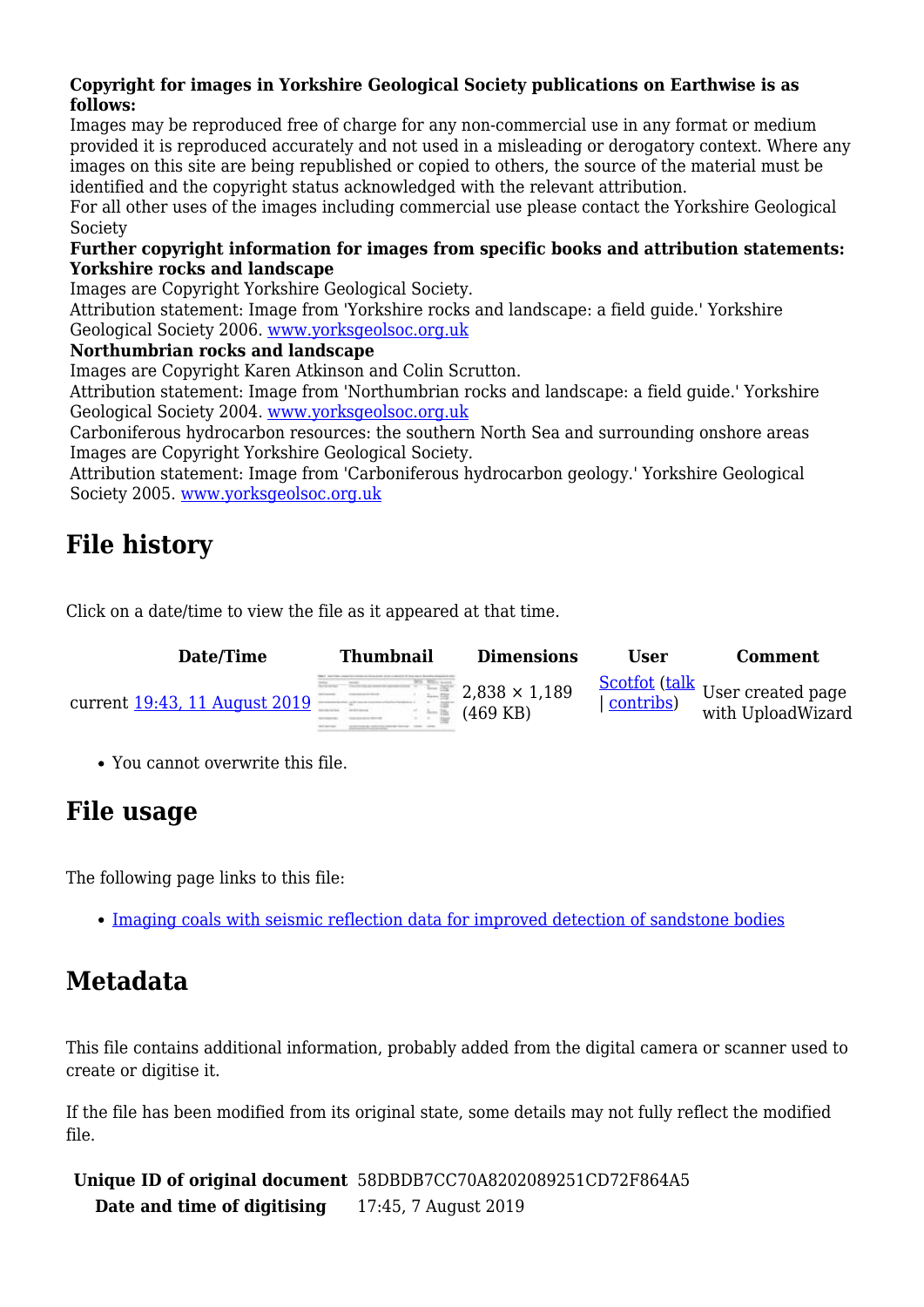### File change date and time 20:30, 11 August 2019

**Date metadata was last modified** 20:30, 11 August 2019

**IIM version** 65,240

Retrieved from

'[http://earthwise.bgs.ac.uk/index.php?title=File:YGS\\_CHR\\_08\\_IMAG\\_TAB\\_03.jpg&oldid=42035'](http://earthwise.bgs.ac.uk/index.php?title=File:YGS_CHR_08_IMAG_TAB_03.jpg&oldid=42035) [Categories:](http://earthwise.bgs.ac.uk/index.php/Special:Categories)

- [License tags](http://earthwise.bgs.ac.uk/index.php/Category:License_tags)
- [Uploaded with UploadWizard](http://earthwise.bgs.ac.uk/index.php/Category:Uploaded_with_UploadWizard)

# **Navigation menu**

### **Personal tools**

- Not logged in
- [Talk](http://earthwise.bgs.ac.uk/index.php/Special:MyTalk)
- [Contributions](http://earthwise.bgs.ac.uk/index.php/Special:MyContributions)
- [Log in](http://earthwise.bgs.ac.uk/index.php?title=Special:UserLogin&returnto=File%3AYGS+CHR+08+IMAG+TAB+03.jpg&returntoquery=action%3Dmpdf)
- [Request account](http://earthwise.bgs.ac.uk/index.php/Special:RequestAccount)

#### **Namespaces**

- [File](http://earthwise.bgs.ac.uk/index.php/File:YGS_CHR_08_IMAG_TAB_03.jpg)
- [Discussion](http://earthwise.bgs.ac.uk/index.php?title=File_talk:YGS_CHR_08_IMAG_TAB_03.jpg&action=edit&redlink=1)

 $\Box$ 

#### **Variants**

#### **Views**

- [Read](http://earthwise.bgs.ac.uk/index.php/File:YGS_CHR_08_IMAG_TAB_03.jpg)
- [Edit](http://earthwise.bgs.ac.uk/index.php?title=File:YGS_CHR_08_IMAG_TAB_03.jpg&action=edit)
- [View history](http://earthwise.bgs.ac.uk/index.php?title=File:YGS_CHR_08_IMAG_TAB_03.jpg&action=history)
- [PDF Export](http://earthwise.bgs.ac.uk/index.php?title=File:YGS_CHR_08_IMAG_TAB_03.jpg&action=mpdf)

 $\Box$ 

#### **More**

#### **Search**

Search  $\|$  Go

### **Navigation**

- [Main page](http://earthwise.bgs.ac.uk/index.php/Main_Page)
- [Recent changes](http://earthwise.bgs.ac.uk/index.php/Special:RecentChanges)